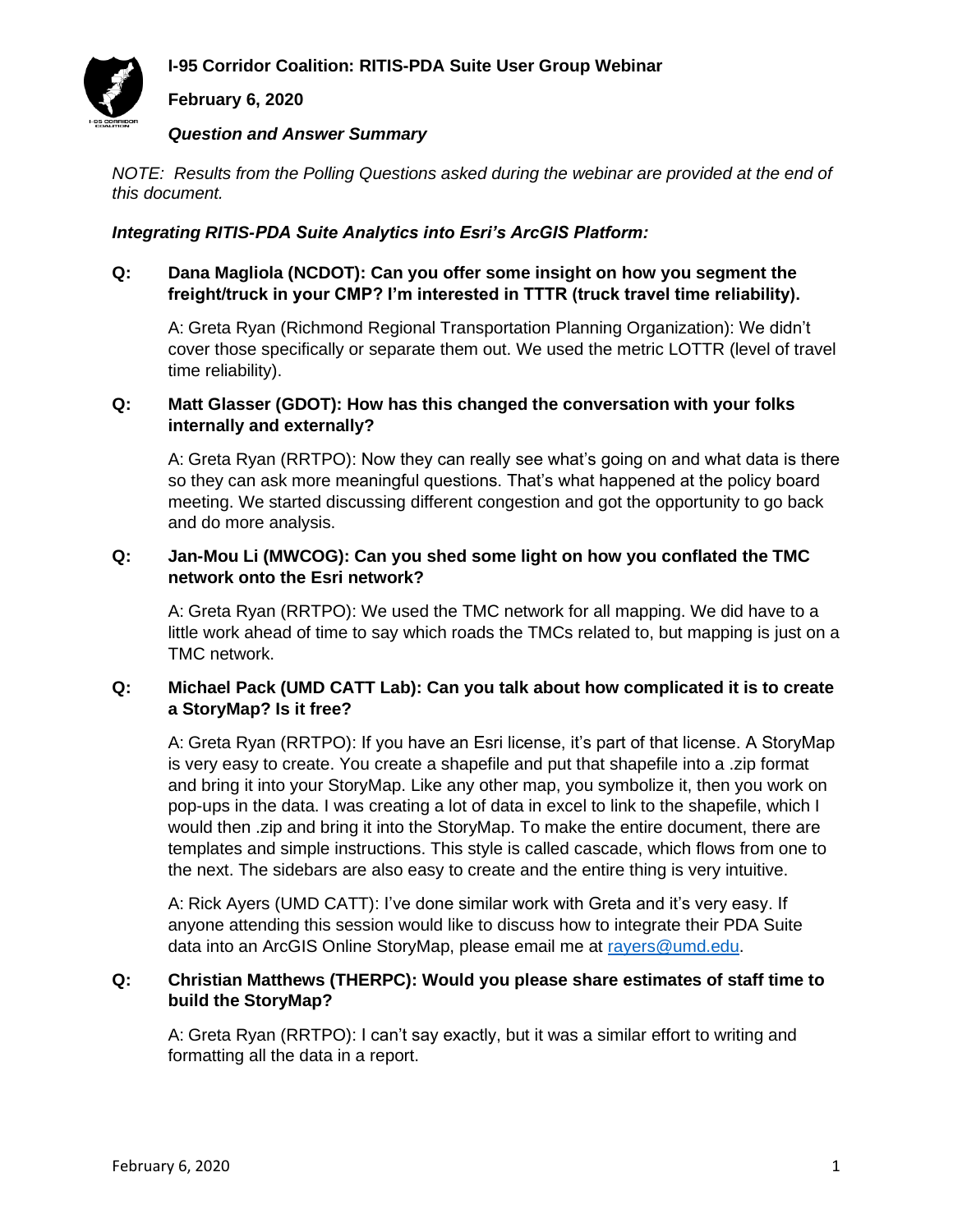**I-95 Corridor Coalition: RITIS-PDA Suite User Group Webinar**



**February 6, 2020**

*Question and Answer Summary*

## *TDADS Project Update:*

# **Q: Denise Markow (I-95CC): Besides the one-minute data mark, do you have a sense of where the project is going to go in year two?**

A: Mark Franz (UMD CATT Lab): Yes – the project has two main objectives. One is the deep-dive tool which I'll talk more about in a minute. The second is a similar analysis for other modes (rail, air, maritime). It seems like most of our stakeholders were leaning more toward the deep-dive on the highway analysis. This tool would allow our users to go in (in a very PDA-style query page where you can select specific roads and times) to create the pie chart for that selected range. We're in the process of scoping out the level of effort required so we can make sure the budget would align with what they had in mind for phase two.

# **Q: Matt Glasser (GDOT): When do you plan on finalizing that and getting the rest of the states' results pushed out to RITIS**

A: Mark Franz (UMD CATT Lab): We're thinking this summer. We're still waiting on data from the rest of the states so it can be processed. Assuming that comes through within a month, we think it'll take three or four months to process and get it into the online interface. While we're waiting on that, the interface is still being developed, and we'll get MD and CO data up.

## **Q: Matt Glasser (GDOT): I'm curious about the methodology – how do you determine if it's traffic signal timing that's causing the problem on arterials rather than something else?**

A: Mark Franz (UMD CATT Lab): We refine the label from traffic signal timing to traffic signals. We can't tell if it's timing or saturation beyond capacity. But in any case, we look at segments approaching signalized intersections from which locations we got from the OSM map. If it's near there we think that the signal had some contribution to that delay. It's possible there's a crash or a workzone there, in which case it would be labeled as a multi-factor cause. It's really based on TMCs approaching an intersection, which again, is another thing that needed to be modified. Traditionally we've been mapping incidents, which are one side of a roadway where one TMC is affected. When you look at an intersection, if it's a four-way intersection, there's eight TMC segments that have a start or endpoint there so we have to figure out a way to determine which ones are approaching the intersection, not which ones were leaving.

## **Q: Cornelius Okumu (LVPC): How reliable is this data from Waze?**

A: Michael Pack (UMD CATT Lab): The Coalition conducted a separate study on Waze data that looks at the quality and usefulness of Waze. Even with its occasional issues, it's still better than anything else currently available at the national level, and it's certainly better than the 2004 modeled data.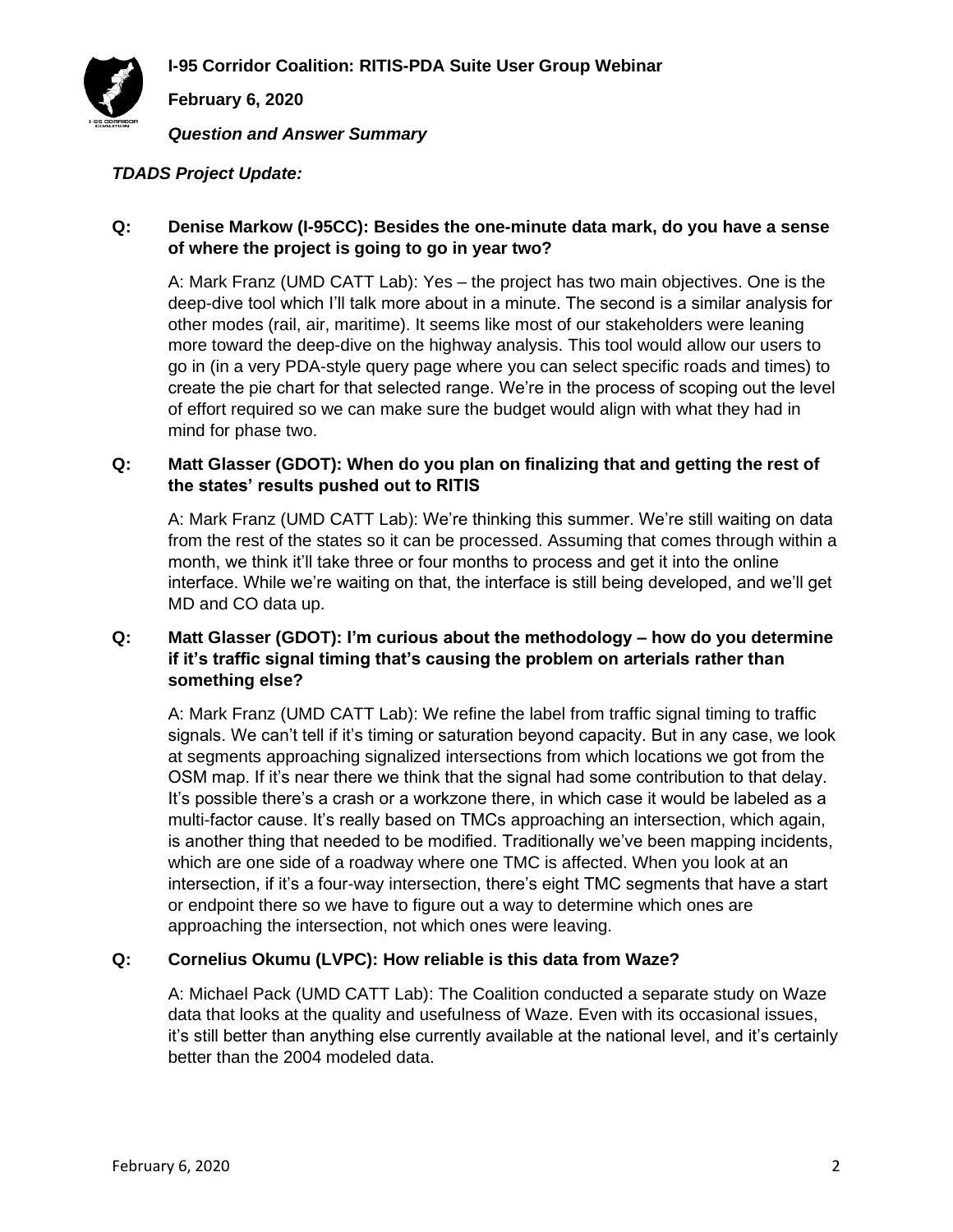

# **February 6, 2020**

#### *Question and Answer Summary*

#### **Q: Matt Glasser (GDOT): If you could get one piece of information from our partner agencies that would make this a lot better, what would it be?**

A: Mark Franz (UMD CATT Lab): Right now, the Waze data is what we're using for workzones and incidents. It's pretty good and comprehensive, but with crowdsourced data there's always the question of redundancy and data quality. We've done our best to only take incidents that hit a threshold of confidence where we can reasonably say it's a real incident, but having more detailed data that comes from verified sources like a state police report or a traffic incident program at a national level, that would be tremendously helpful. Nacho agrees. We're using Waze for workzones too, so we're using crowdsourced data at a national level. Waze gives you point data, not full length of a lane closure – having those kinds of details would be great.

#### *RITIS and PDA Suite Features – What's New and What's Coming:*

#### **Q: Kelly Wells (NCDOT): Where can I see the HERE subsegment data?**

A: Michael Pack (UMD CATT Lab): It is just deployed – so if you turn on the HERE data, you'll see it. It's only visualized on the RITIS map. It is not yet available for selection through the probe data analytics screen.

#### **Q: Benjamin Jacobs (RI Statewide Planning): What is the right format for submitting volume data? Does HPMS data work?**

A: Michael Pack (UMD CATT Lab): It needs to be formatted in TMC format. We have documentation on our website in the help section that tells you what that format should be. Here's a link: [https://pda.ritis.org/suite/help/#data-types\\_providing-your-volume-data](https://pda.ritis.org/suite/help/#data-types_providing-your-volume-data)  We require this format for us to be able to do it for free. If you can't, we'll talk to you about what it might cost or we can find someone else who can help you.

#### **Q: Kelly Wells (NCDOT): Is incident clearance time defined as incident duration (end time – start time) or a more sophisticated measure?**

A: Michael Pack (UMD CATT Lab): There's two different ways it can be classified. It can be classified by road clearance time (when the road is cleared and back opened). I can also be classified by when all the responders leave and the agency closes it in their system. It's not for when travel times and metrics like that return to normal for time-ofday.

#### **Q: Taruna Tayal (VHB): Is there a cost to use the trip data? How much?**

A: Michael Pack (UMD CATT Lab): There is a cost – Massachusetts, Maryland, and a few others have purchased this data. Reach out to Denise Markow and she can hook you up with the data vendors to discuss pricing. Once the data is purchased, we take that and integrate it into our tools.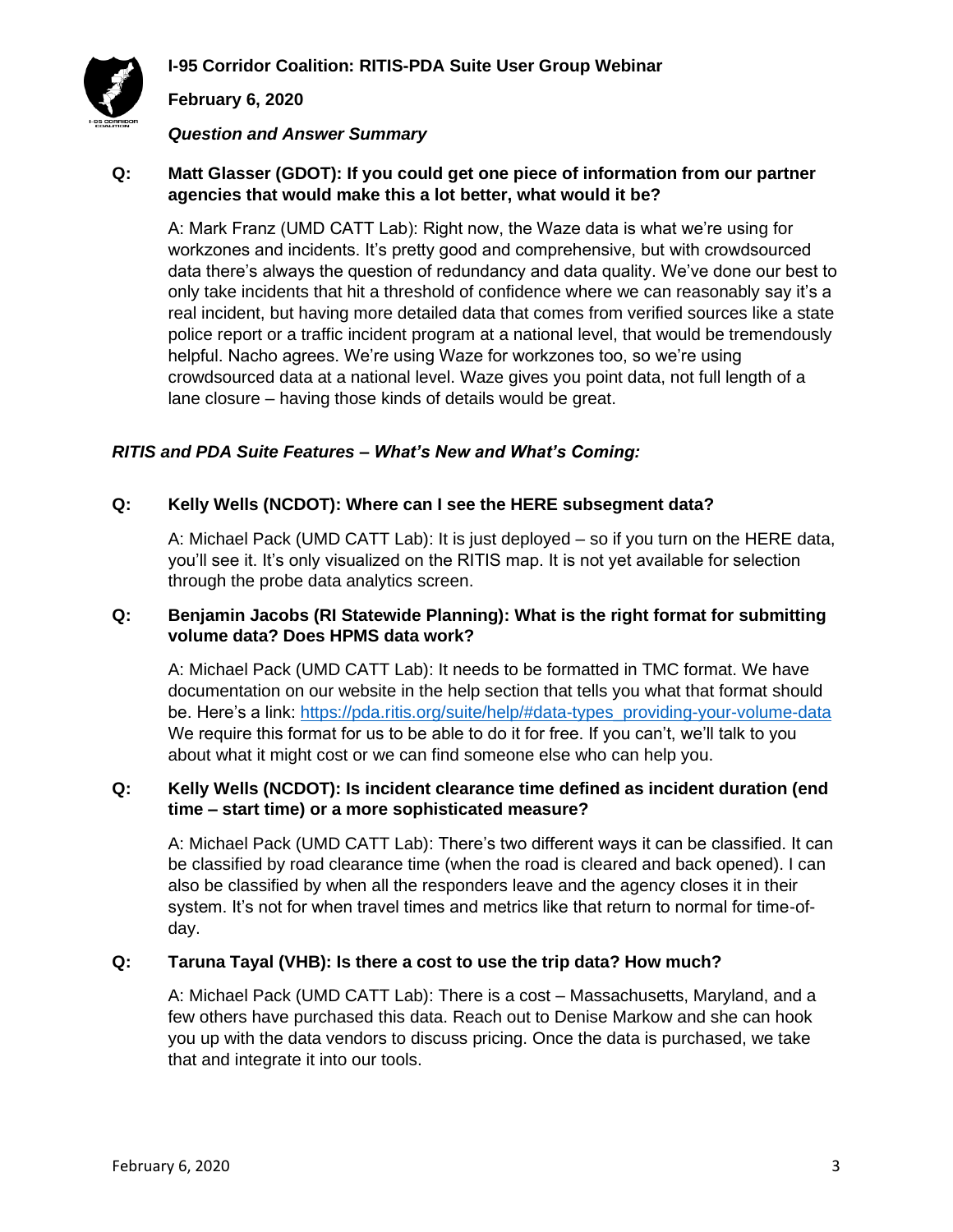



#### **February 6, 2020**

#### *Question and Answer Summary*

# **Q: Catherine Johnson (AECOM): Did anyone use the following detector tools in the RITIS tool box? (1. Detector Profile, 2. Health Summary, 3. LaunchPad, 4. Road Profile)**

A: Michael Pack (UMD CATT Lab): I think this is a question for the larger group, but FloridaDOT is the biggest user of this tool. We have a few researchers at universities that use it as well. It's slow and cumbersome right now, but you'll notice some improvements once we deploy the new one.

#### **Q: Jan-Mou Li (MWCOG): Is there any plans to replace flash player?**

A: Michael Pack (UMD CATT Lab): We've moved completely to HTML5 as of five or six months ago. Flash player is not necessary.

# **Q: Benjamin Jacobs (RI Statewide Planning): It would be nice to have map selection in more of the tools. Text selection can be very clunky.**

A: Michael Pack (UMD CATT Lab): Yes – we can discuss this more, send me an email and we'll set up a call. There's a map selection today, but you draw a box around things and it's an all-or-nothing selection. Jan-Mou has seconded this, so we'll all get on a conference call with anyone else that would like this functionality.

#### **Q: Catherine Tulley (SPC): Does RITIS have any plans to introduce an API for users to download data programmatically? A data dictionary would also be useful.**

A: Michael Pack (UMD CATT Lab): Yes. There's an API called RITIS filter that agencies can get access to. It lets you subscribe to real-time data and ask for some archived data as well (from incidents). We also have an API for probe data that allows you to run almost all historic queries that you can run through the GUI programmatically. Send me an email and I'll put you in touch with the people that run that API and they can get you started. We also have a data dictionary.

# **Q: Chester Osbourne (MassDOT): We want to build a blackboard so that we have a large dashboard of more than 50 routes (too many for a TMC operator to look at) and when an event is detected (drop in speed), it would pop up an alarm.**

A: Michael Pack (UMD CATT Lab): We are working with a different state that's not a part of the Coalition to do speed alerting. Maybe that is something we could share with Chester and the group. We can see if that's something that could work. The other state calls it speed threshold alerting. It requires the state to go in and configure alerts – but once alerted, it can send an email or a text to an operator. Send me an email and we'll share that information. We'll see if that's what you're looking for. If it's not we'll come back to the group and discuss it. The more people that want a tool, the easier it is to justify us building it.